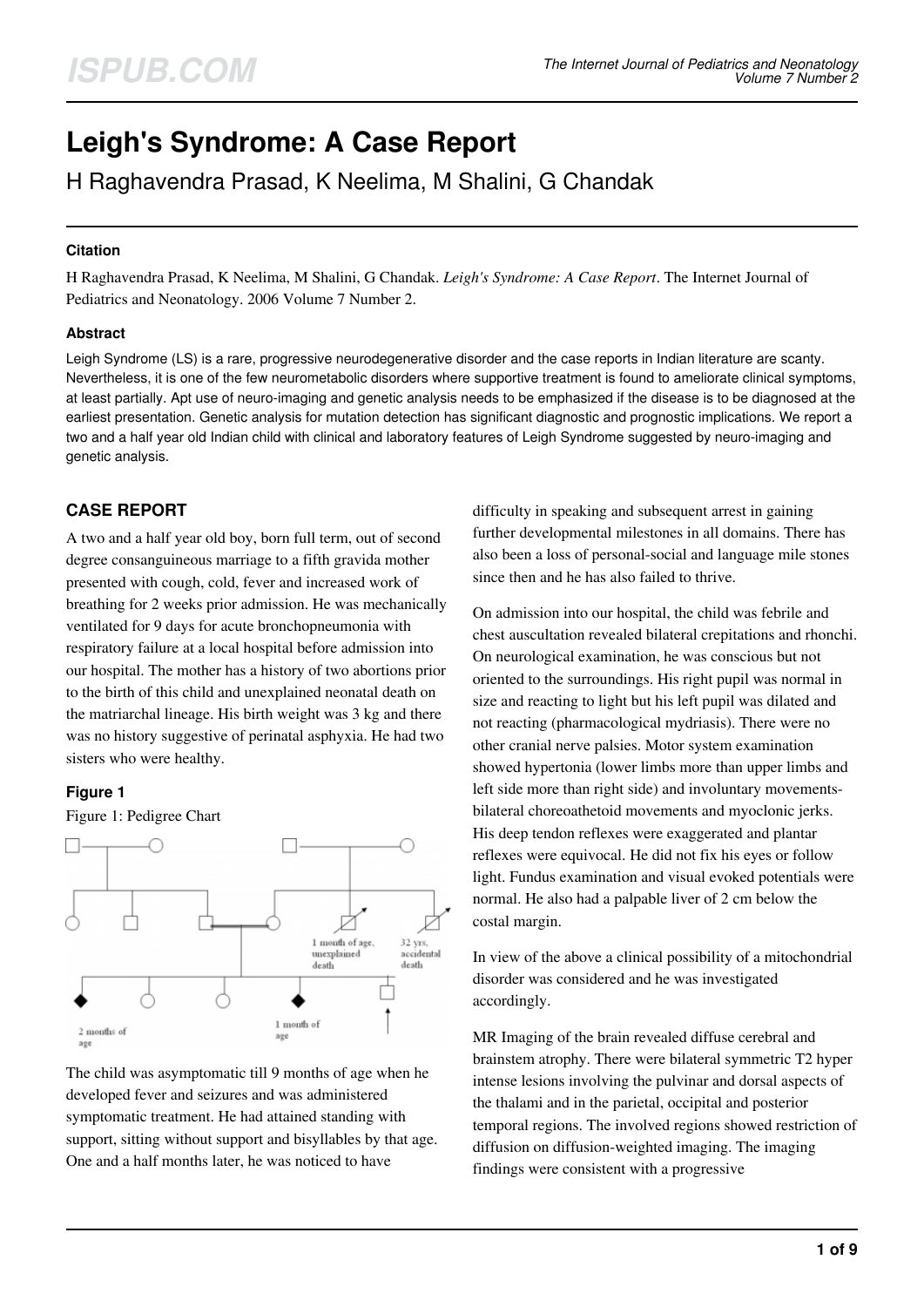neurodegenerative disorder and suggested the diagnosis of a mitochondrial encephalopathy.

# **Figure 2**

Figure 2: Axial Diffusion weighted images reveal restriction of diffusion in the posterior parts of the thalami as well as the cortex of the posterior temporal and occipital lobes on either side.



# **Figure 3**

Figure 3: Axial FLAIR images reveal hyperintense lesions involving the thalami on both sides. The grey matter lesions are apparent only as effacement of sulcal spaces in the temporal and occipital regions

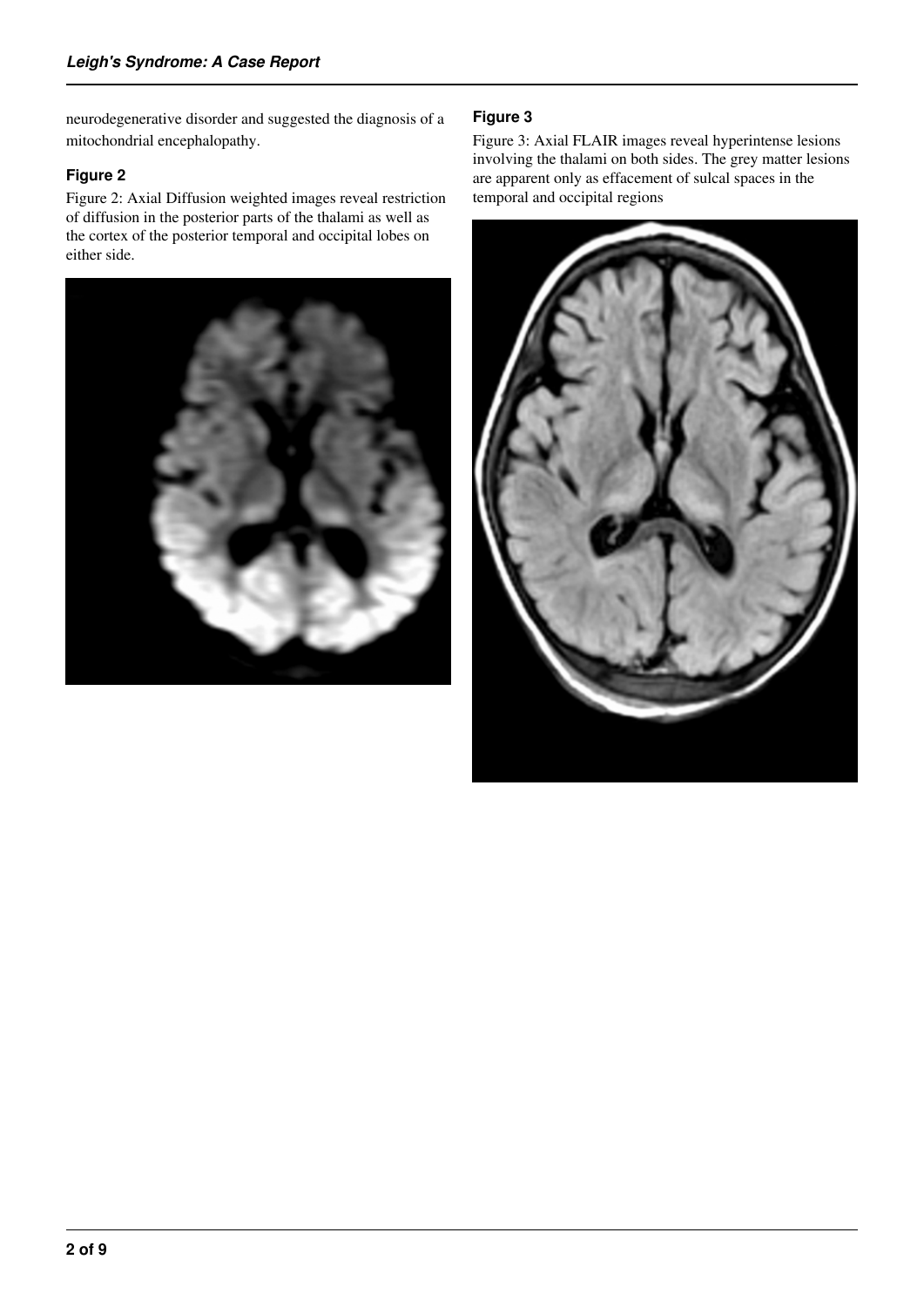# **Figure 4**

Figure 4: Coronal T2 weighted images reveal T2 hyperintense lesions in the thalami, posterior parietal and temporal lobes on either side



There was no metabolic acidosis and his arterial lactate estimation was normal. Serum ammonia was not elevated. CSF analysis was normal except for a slightly elevated lactate. 2, 4 DNPH (dinitro-phenylhydrazine) Test was positive on metabolic screening. This observation in the absence of neuro-infection was suggestive of a mitochondrial disorder, - Leigh Syndrome. To investigate the genetic basis, we screened complete ND5 and ATPase6 genes of the child and his mother for known and novel mutations. Genomic DNA was isolated from the leucocytes and both genes were PCR-amplified using specific primers and the purified products were sequenced using Big dye terminator cycle sequencing ready kit (Ver 3.1, Applied Biosystems, Foster City, CA) on ABI 3730 Genetic Analyzer (Applied Biosystems). The sequences were analyzed using Seq scape software by comparing them with Cambridge reference sequence for mitochondrial genome. ATPase-6 gene harboured two mutations C9094T and A8860G, which were homoplasmic and found in his mother too. While A8860G has been identified in normal individuals, the nature of change of amino acid (leucine to phenylalanine) associated with C9094T mutation may be suggestive of its causal nature. Few homoplasmic polymorphisms such as G12372A and G13194A were

identified in ND5 gene in both the child and his mother, but were likely to be of no significance as per the literature.

Respiratory infection was managed with intravenous antibiotics (piperacillin-tazobactum and tobramycin), salbutamol and budesonide nebulisations and supplemental oxygen. He was also commenced on antiepileptics (phenytoin and valproate). Phenytoin was gradually tapered off and stopped. Specific supportive therapy for the suspected mitochondrial disorder was begun with intravenous thiamine infusions, oral haloperidol, carnitine and alkali supplementation and oral coenzyme Q (ubiquinone). Enteral feeds were commenced and the feed volumes were gradually increased. In view of the persistent fever and the ear discharge showing gram negative bacilli on Gram stain, the antibiotics were upgraded to ceftazidime and amikacin on the  $5<sup>th</sup>$  day of admission. Over the next 4 days, his fever defervesced and the choreoathetoid movements showed a significant improvement. Supplemental Oxygen was gradually weaned and stopped. He was discharged home after 12 days. He was also started on oral riboflavin on follow up. Later on he was hospitalized twice for acute bronchopneumonia. Subsequent therapy with intramuscular benzathine penicillin once in every 3 weeks reduced the incidence of respiratory infections significantly.

Developmental assessment after 6 months (at the age of 3 years) revealed a developmental quotient of 46, indicating a moderate developmental delay. Though he was dependent in self-help skills, he was able to comprehend simple 1-2 word phrase instructions and express through differential cry and vocalization. (2-3 word vocabulary) Hypertonia improved and there were no involuntary movements. Attention could be aroused but he got distracted easily. He had a concept of household items. Eye contact was present.

### **DISCUSSION**

Leigh Syndrome, is a rare, inherited neurodegenerative disorder with characteristic pathological features usually presenting in infancy or early childhood.

It was first reported by Denis Leigh<sub>2</sub> in 1951 in a 7 month old infant. The estimated prevalence of Leigh Syndrome was 2.05 cases per 1,00,000<sub>3</sub>. The preschool incidence of Leigh syndrome was 1 out of 32,000<sub>4</sub>. In India, Bhavsar VM, Kumta  $NB<sub>5</sub>$  described the role of CT Scan of the brain in the diagnosis of Leigh Syndrome in 1991. Ghosh and Pradhan<sub>6</sub> reported two children with Leigh Syndrome suspected clinically and confirmed by MRI in 1996. The children showed partial response to parenteral thiamine and MRI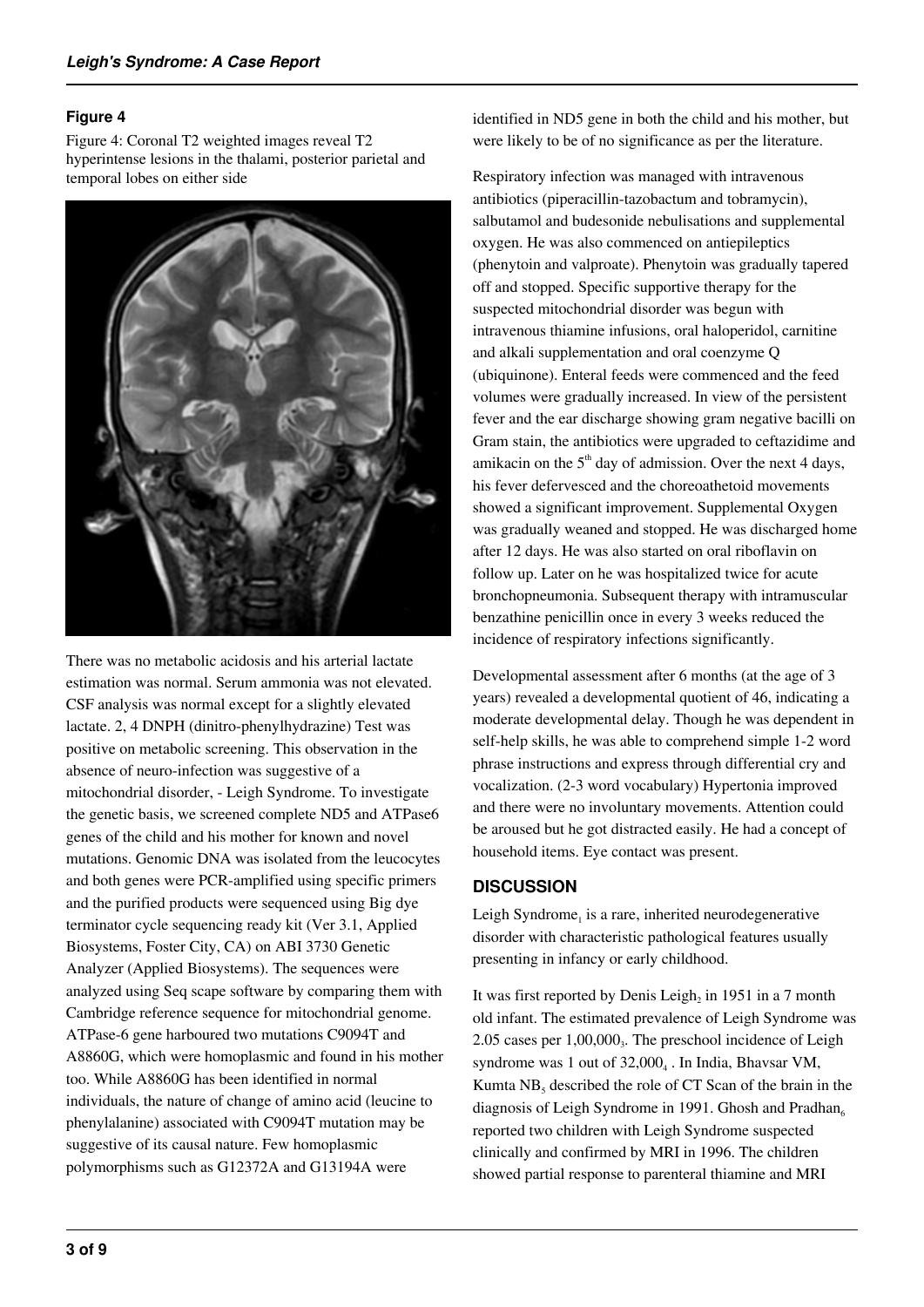lesions showed partial improvement with time over one year of follow up. In one of their patients, medulla and spinal cord were involved which is extremely rare. In 2004, Mannan and Sharma et al <sub>7</sub> reported autopsy proven Leigh Syndrome in a 15-month-old girl admitted with cough and hyperventilation. In 2005, Hombal and Narvekar<sub>s</sub> reported Leigh Syndrome in a 3-year-old child with regression of milestones and involuntary movements. The diagnosis in their case was based on neuroimaging.

There are at least four genetically determined causes of Leigh Syndrome <sub>1</sub>: Pyruvate dehydrogenase complex deficiency, complex I deficiency, complex IV deficiency (COX), and complex V (ATPase deficiency). These enzymes, when defective, are known to disturb oxidative phosphorylation and lead to failure of organs with high oxidative metabolic demand such as neuro-muscular system. All the five complexes except complex II are heterogeneous in their origin i.e. components of all the four complexes are encoded by both nuclear and mitochondrial genomes. ND5 and ATPase6, which are mitochondrial component of complex I and complex V respectively, are one of the frequent genetic causes for occurrence of Leigh Syndrome. The activity of these complexes can be detected by histochemical studies of fresh muscle tissues or cultured skin fibroblasts.

The mutations can arise sporadically or be inherited by autosomal recessive transmission (COX deficiency) or X linked transmission (PDHE1Ideficiency) or by maternal transmission (complex V deficiency ATPase6 nt 8993 mutation). Maternal inheritance accounts for 20 % of the cases<sub>9</sub>. Mutations in other mitochondrial genes ND4 and ND6 and nuclear genes such as SURF-1 are also reported to be associated with Leigh Syndrome 10, 11. Yang and Sun et al reported A8344G, T8993G, T8993C, A3243G, G604C and SURF-1 mutations in a retrospective study of 65 patients with Leigh Syndrome $_{10}$ . NARP (neurogenic weakness, ataxia, and retinitis pigmentosa) and Leigh syndromes are associated with a T8993G mutation when the percentage of mutant mitochondrial DNA is low (60- 90%) or high (>90%), respectively. Leigh syndrome is also caused by a second mutation in the same position  $T8993C_{12}$ . T8993C mutation was found to be associated with a slower clinical progression and more frequent sensory neuronal involvement<sub>13</sub>. Thus mutation analysis may be useful for prognostication also. Moslemi, Darin et al found two new mutations T9185C and T9191C in MTATP6 14. Taylor, Morris et al described association of the syndrome with

T12706C ND5 mutation<sub>15</sub>. Akagi, Inui et al detected a T-to-G transition at nucleotide 9176 (T9176G) in the mitochondrial adenosine triphosphate 6 gene (MTATP6) in two siblings with Leigh syndrome<sub>16</sub>. Preliminary studies have proven the utility of mutation analysis in prenatal diagnosis of Leigh Syndrome<sub>17, 18</sub>.

Affected children usually become symptomatic within the first year of life with feeding difficulties, vomiting and failure to thrive<sub>1</sub>. Motor and language milestones may be delayed. They can have seizures, hypotonia, ataxia, tremor, pyramidal signs, nystagmus, external ophthalmoplegia, ptosis, optic atrophy and decreased visual acuity. Intermittent sighing respirations may be found secondary to brainstem dysfunction. Rarely can it present in the childhood (juvenile form). Respiratory failure is usually responsible for mortality. Biochemical abnormalities include elevated blood and CSF lactate and pyruvate $_{19}$ .

Neuroimaging<sub>5</sub>, 6, 8, 19, 20 plays an important role in diagnosis as well as follow up of patients with Leigh Syndrome. CT scans may reveal bilateral symmetric areas of low attenuation involving the basal ganglia. On MR imaging, signal changes characterized by low signal on T1 weighted images and high signal on T2 weighted images, have been most commonly reported in the basal ganglia, thalamus and brainstem. Variable involvement of the cerebral and cerebellar cortex, cerebral and cerebellar white matter and the spinal cord has also been reported. The affected regions show restriction of diffusion in the acute phase. MR spectroscopy of the basal ganglia typically demonstrates high lactate levels, decrease in NAA/creatine levels and elevation of choline/creatine ratio. These metabolites are useful indicators of prognosis and response to therapy<sub>21</sub>.

Autopsy findings $_{7,9,19}$ include focal symmetric areas of necrosis in the thalamus, basal ganglia, tegmental gray matter, periventricular and periaqueductal regions of the brainstem and posterior columns of the spinal cord. These lesions show cystic cavitation with neuronal loss, demyelination and vascular proliferation. Demyelination with relative preservation of neurons and axon differentiates these lesions from those of hypoxic or ischemic origin, .

Specific therapy for mitochondrial disorders in children is not available. The results and prognosis are variable. The aim of symptomatic treatment is to improve the ATP production and to lower the lactate levels. High concentrations of lactate can inhibit glycolysis, increase triglyceride turnover or modulate the function of ATP-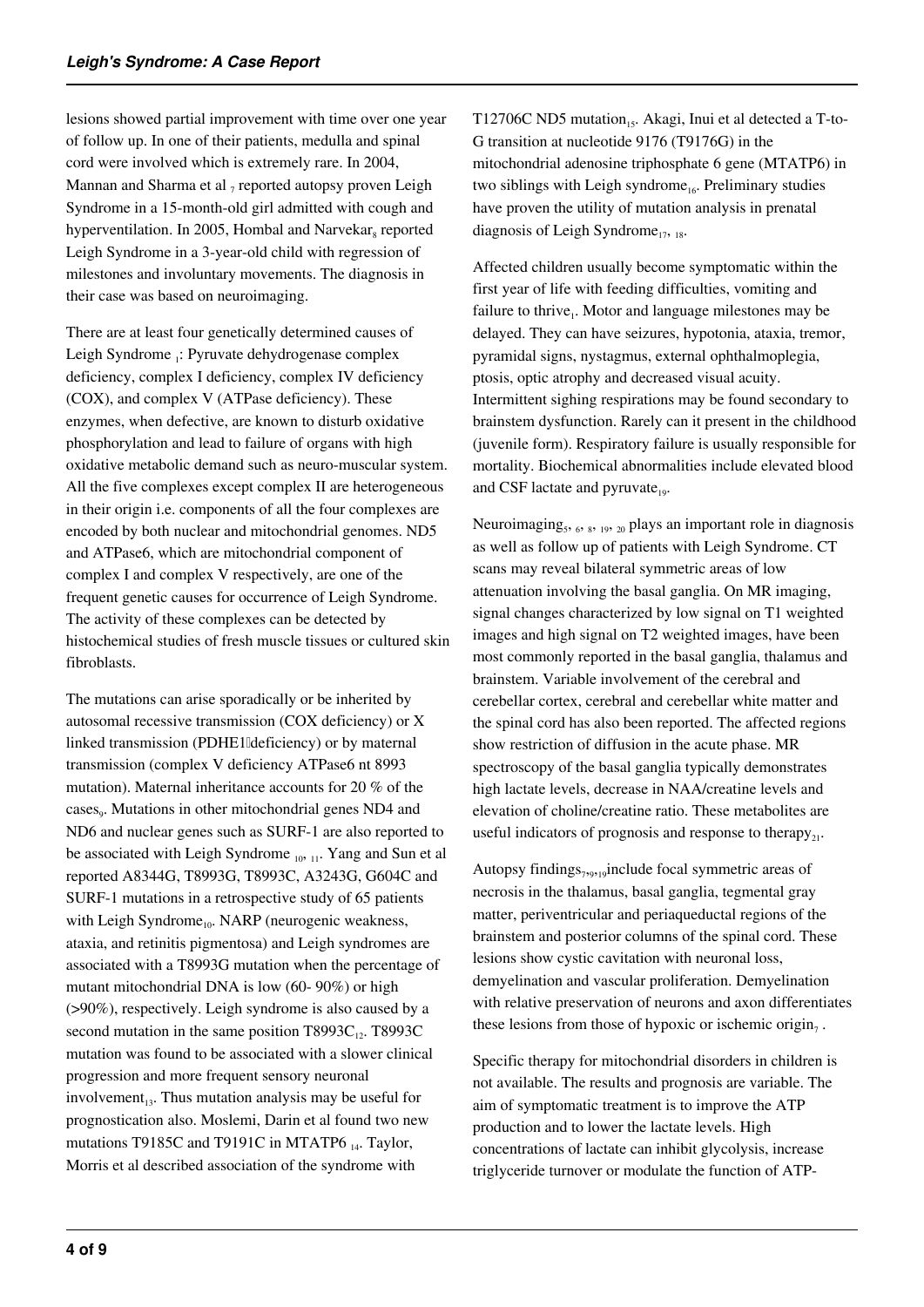sensitive K+ channels. The osmotic effect of accumulated intracellular lactate can cause cell swelling<sub>22</sub>. Thiamine, a cofactor of pyruvate dehydrogenase complex has been reported to improve the neurological status in some patients<sub>23</sub>. Dichloroacetate has been reported to alter the clinical course of acute deterioration in adult patients with T8993C mutation<sub>24</sub>. It is delivered to mitochondria via the transport system for pyruvate; and stimulates the overall activity of the PDH complex in most tissues except for intestine and testes. Dichloroacetate inhibits pyruvate dehydrogenase kinase and thus maintains PDH in a nonphosphorylated, catalytically active form<sub>22</sub>. In children, it was shown to produce clinical and biochemical improvement possibly by reducing toxic accumulation of lactate, but could not prevent the natural progression of the syndrome<sub>25</sub>. Marked improvement was observed with riboflavin, which nearly normalized the adenosine triphosphate production<sub>26</sub>,  $_{27}$ . Rapid clinical and biochemical improvement was observed in patients with acute central respiratory failure with the use of intravenous soya bean oil (ketogenic emulsion)  $_{28}$ . Ketogenic diet has been found to improve the outcome in those with a deficiency of pyruvate dehydrogenase<sub>29</sub>. Coenzyme Q and carnitine<sub>30</sub> have also been found to be effective. Leung TF, Hui J et al described significant relief of dystonia with intramuscular botulinum toxin<sub>31</sub>. Nucleus transplantation into enucleated oocyte is emerging as a new option for prevention of mitochondrial  $disorders<sub>32</sub>$ .

This child presented to us with regression of developmental milestones, seizures and acute exacerbation caused by a trivial respiratory illness. These symptoms pointed towards a neurodegenerative disorder. There was a maternal history of recurrent abortions and unexplained neonatal death on the matriarchal lineage. Earlier studies have shown that mutations causing Leigh Syndrome can be associated with multiple neonatal deaths<sub>33</sub>. Examination revealed delayed development, hypertonia, disorientation and bilateral choreoathetoid movements all of which are recognized features of Leigh Syndrome 1. CSF lactate was slightly elevated, but arterial lactate was normal. Though Leigh Syndrome is conventionally associated with elevated serum lactate, earlier studies have shown that serum lactate can be well within normal limits in spite of definite neuroradiological features and spectroscopic evidence of elevated brain lactate<sub>34</sub>. MR Imaging of the brain revealed diffuse cerebral and brainstem atrophy. There were bilateral symmetric T2 hyperintense lesions involving the pulvinar

and dorsal aspects of the thalami and in the parietal, occipital and posterior temporal regions. The involved regions showed restriction of diffusion on diffusion-weighted imaging. The imaging findings suggested a progressive Neurodegenerative disorder with the possibility of a mitochondrial encephalopathy. This is consistent with neuroradiologic findings in previous reports of Leigh Syndrome<sub>5</sub>, 6, 8, 19, 20.

In mutation analysis, we did not find any of the reported mutations such as G13513A, A13084T and T12706C in the ND5 gene. Although few synonymous mutations were observed, they cannot explain the pathogenic role of ND5 gene in this patient. However, two non-synonymous mutations, A8860G replacing threonine with alanine at 112 position (T112A) and C9094T substituting leucine with phenylalanine at  $190<sup>th</sup>$  codon (L190F) were identified in the ATPase6 gene. A8860G is a well-known polymorphism reported in several mitochondrial disorders and part of a haplogroup H in Northeast German and other populations but C9094T is a novel mutation, never reported in any patient with Leigh Syndrome. It was identified in only two normal, healthy individuals (Indians). At 9094 position in the mitochondrial genome, which is a part of ATPase-6 gene, cytosine (C) is present and as a result of transition cytosine is being replaced by thymine (T). This transition results in substitution of leucine (L) by phenylalanine (F), which may affect the function of ATPase6 protein. C9094T could have some functional consequences in view of the nature of change of amino acid and the residue being conserved across the chimpanzee and gorilla<sub>35</sub>,  $_{36}$ ,  $_{37}$ ,  $_{38}$ . The mutation cannot be classified as a pathogenic or even probably pathogenic according to the scoring system criteria<sub>39</sub> as functional studies (such as PCR) and biopsy of affected tissues have not been performed. Mutation analysis has not been repeated in another laboratory owing to the lack of facilities. Further studies are essential to determine the exact structural effects of the mutation. The positive 2, 4 dinitro phenyl hydrazine test could possibly be attributed to concurrent valproate therapy $_{40}$ .

Thus the child has three minor clinical criteria and one minor biochemical criterion according to the modified Walker's criteria<sub>41</sub> for pediatric population namely Symptoms compatible with an RC defect, Metabolic indicator of an RC defect (elevated CSF Lactate), Previous maternal history of recurrent abortions and unexplained neonatal death on the matriarchal lineage and a Movement disorder. These suggest a probable mitochondrial disorder. There was radiological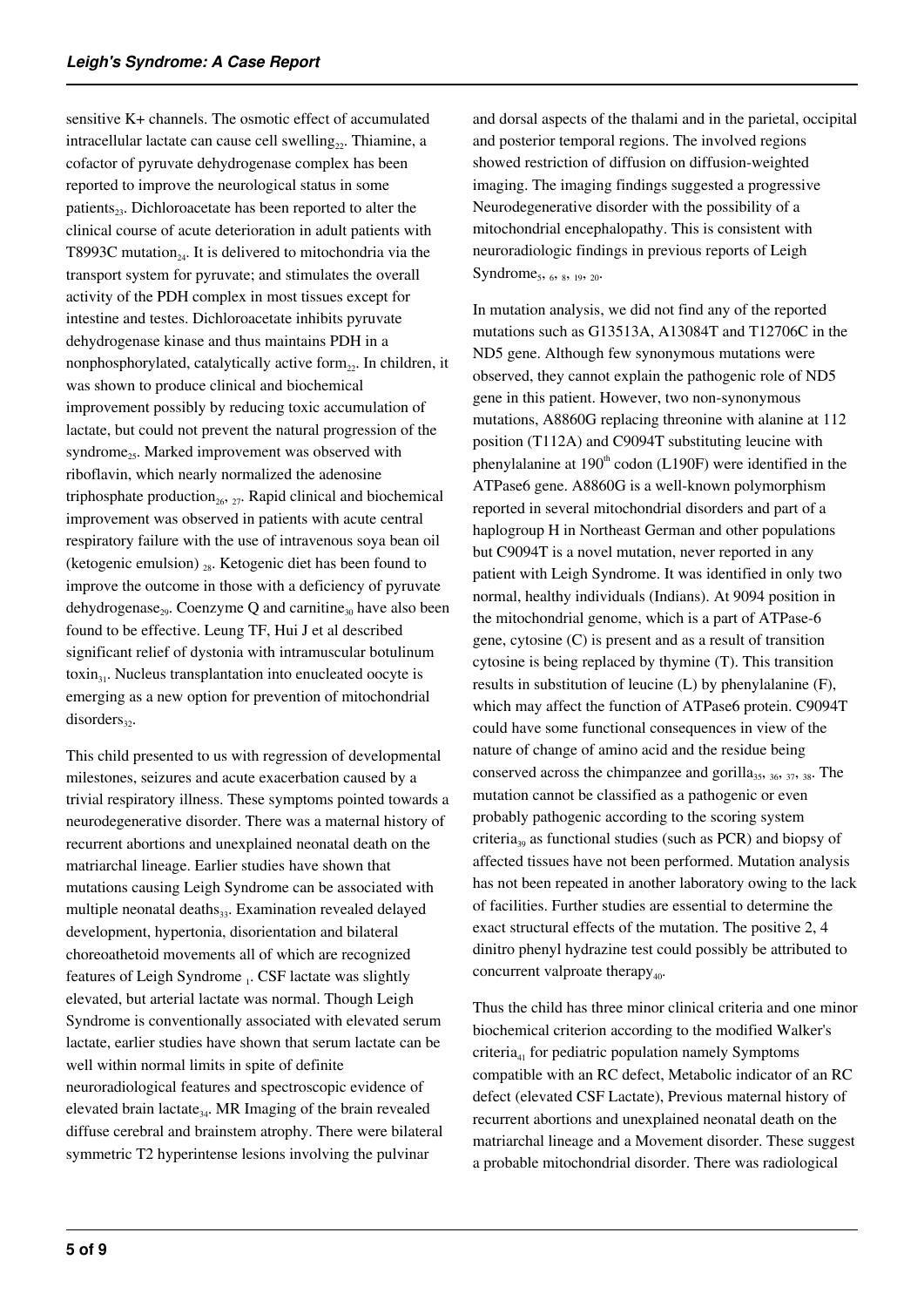evidence of a mitochondrial disorder and earlier researchers have reported patients with Leigh Syndrome whose diagnosis was based on neuroimaging alone  $_{5,6,8}$ . Enzymology, histology and functional fibroblast ATP synthesis rate were not performed due to the paucity of facilities. Molecular studies revealed a novel mutation but further research is warranted before the pathogenecity of the mutation is established. There was an appreciable improvement with thiamine, carnitine, coenzyme Q and riboflavin. Repeat neuroimaging was not performed as there were financial constraints and the studies done previously to document radiological improvement with supportive therapy were inconclusive  $_6$ . The frequency of respiratory illnesses which can worsen the neurological picture came down noticeably with intramuscular benzathine penicillin prophylaxis. The child is on regular follow up now for the past 2 years and is able to comprehend simple 1-2 word phrase instructions. Hypertonia and involuntary movements improved. He has a concept of household items. Motor development is normal for age. There are no further episodes of stress related neurological deterioration.

# **CONCLUSION**

Mitochondrial disease cannot be cured completely. Efforts for prevention and prenatal diagnosis are still in the nascent stage. With appropriate investigations, accurate diagnosis and prompt institution of adequate supportive therapy, symptomatic amelioration can be achieved, thereby adding life to the limited years of survival of these children. Further research aimed at prenatal identification of the responsible mutations and prevention of the disease is warranted.

### **Figure 5**

#### Table 1: Relevant Investigations

| Total leucocyte count                   | 13.700 / mm <sup>3</sup>                             |
|-----------------------------------------|------------------------------------------------------|
| C Reactive Protein (CRP)                | 8.36 mg / dl                                         |
| Serum Sodium                            | 129.7 mEg / I                                        |
| Serum Calcium                           | 7.3mg/dl                                             |
| Serum Lactate                           | 10.4mg/dl (Normal: 4.5 - 20mg/dl)                    |
| Arterial Blood Gas analysis             | pH:7.507, PO2:43.6, PCO2:33.2, HCO3:25.7, BE:2.7     |
| Prothrombin Time                        | 16.6 seconds                                         |
| Control                                 | 12.9 seconds                                         |
| Partial Thromboplastin Time             | 146.9 seconds                                        |
| Control                                 | 35.2 seconds                                         |
| Fibrin degradation products             | >1600ng/ml                                           |
| Blood for bacterial antigen detection   | Positive for H.influenzae B and N.meninitidisAcyW135 |
| Blood for Culture and sensitivity       | Sterile                                              |
| Serum Bilirubin Total                   | 12.92 mg / dl                                        |
| Indirect                                | 11.44 mg / dl                                        |
| Blood for metabolic screening           | 2,4 DNPH test positive                               |
| Urine analysis                          | 8-10pus cells/hpf, Protein +, Ketone bodies+         |
| CSF Cell Count                          | Νi                                                   |
| Biochemical Analysis                    | Normal                                               |
| Gram Stain/AFB Stain                    | No organisms seen                                    |
| CSF Bacterial Antigen Detection/Culture | Negative                                             |
| CSF Lactate                             | 16.8 mg/dl (Normal: < 12 mg/dl)                      |
| Ear discharge for Gram stain            | Few pus cells, occasional Gram negative bacilli seen |

# **ACKNOWLEDGEMENTS**

We acknowledge the contribution of Dr. D. Ravi Varma DM, Consultant Interventional & Neuroradiologist, Krishna Institute of Medical Sciences, Hyderabad, INDIA in confirming the clinical diagnosis with appropriate neuroimaging.

# **NAME OF THE DEPARTMENT AND HOSPITAL WHERE THE WORK WAS DONE**

## **CLINICAL WORK**

Children's Medical Center KRISHNA INSTITUTE OF MEDICAL SCIENCES 1-8-31/1, Minister Road, Secunderabad, A.P. State INDIA - 500 003 Tel: (0091-40) 2781 4499, Fax: (0091-40) 2784 0980 E-mail: cmc\_kims@yahoo.co.in, info@kims.co.in Website: http://www.kims.co.in

# **GENETIC ANALYSIS**

Genome Research Group Centre for Cellular and Molecular Biology (CCMB) Uppal road, Hyderabad 500 007. INDIA Tel: (0091-40) 2716 0222 Fax: (0091-40) 2716 0591, 2716 0311

# **CORRESPONDENCE TO**

H.V. Raghavendra Prasad MD Peds, DNB Peds, MNAMS (India), FRCPCH (UK) Consultant Paediatrician Dept. of Paediatrics East Surrey Hospital Canada Avenue Redhill, RH1 5RH, UK Tel: (0044) 1737 768 511 x6769 (Sec) Mobile: (0044) 7756 440 546 E-mail: raghuhv@yahoo.com

### **References**

1. Richard E Behrman, Robert M Kliegman, Hal B Jenson, Nelson Text Book of Pediatrics 17th edition, 2004, p2027, Saunders Ltd, Pennsylvania 2. Leigh D. Sub acute necrotizing encephalomyelopathy in an infant. J Neurol Neurosurg Psychiatry 1951;14:216. 3. Castro-Gago M, Blanco-Barca MO, Campos-Gonzalez Y, Arenas-Barbero J, Pintos-Martinez E, Eiris-Punal J. Epidemiology of pediatric mitochondrial respiratory chain disorders in northwest Spain. Pediatr Neurol. 2006 Mar; 34(3): 204-11. 4. Darin N, Oldfors A, Moslemi AR, Holme E, Tulinius M. The incidence of mitochondrial encephalomyopathies in childhood: clinical features and morphological, biochemical, and DNA anbormalities.Ann Neurol. 2001 Mar: 49(3): 377-83. 5. Bhavsar VM, Kumta NB. Leigh's subacute necrotizing encephalomyelopathy: possible diagnosis by C.T. scan. Indian J Pediatr. 1991 May-Jun;58(3):375-7. 6. Ghosh D, Pradhan S. Ante mortem diagnosis of Leigh's disease. Role of magnetic resonance study. Indian J Pediatr 1996; 63: 683-691. 7. Mannan A ASR, Sharma MC, Shrivastava P, Ralte AM,

Gupta V, Behari M, Sarkar Chitra : Leigh's syndrome CLINICAL BRIEF. Indian J Pediatr 2004, Volume : 71(11)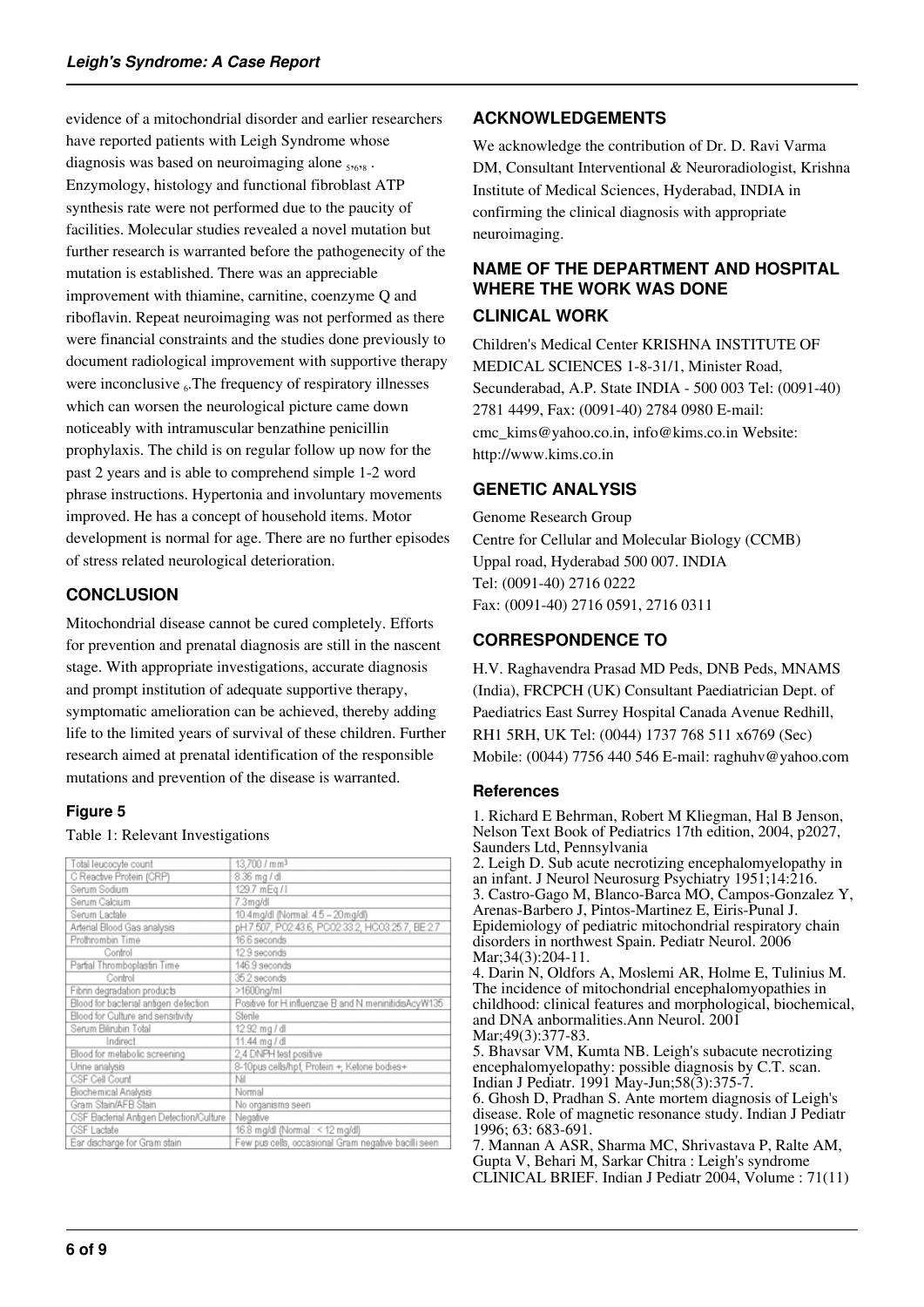#### 1029-1033.

8. AG Hombal, VN Narvekar: Leigh's Disease (Subacute Necrotising Encephalo-myelopathy) - A Case Report : Ind J Radiol Imag 2005 15:2:217-219.

9. Barnes LA, Barnes EG. Metabolic diseases. In Barnes EG, ed. Potter's Pathology of the Fetus and Infant. St. Louis; Mosby Co. 1997; 623-624.

10. Yang YL, Sun F, Zhang Y, Qian N, Yuan Y, Wang ZX, Qi Y, Xiao JX, Wang XY, Qi ZY, Zhang YH, Jiang YW, Bao XH, Qin J, Wu XR. Clinical and laboratory survey of 65 Chinese patients with Leigh syndrome. Chin Med J (Engl). 2006 Mar 5;119(5):373-7.

11. Tay SK, Sacconi S, Akman HO, Morales JF, Morales A, De Vivo DC, Shanske S, Bonilla E, DiMauro S. Unusual clinical presentations in four cases of Leigh disease, cytochrome C oxidase deficiency, and SURF1 gene mutations. : J Child Neurol. 2005 Aug;20(8):670-4. 12. Playan A, Solano-Palacios A, Gonzalez de la Rosa JB, Merino-Arribas JM, Andreu AL, Lopez-Perez M, Montoya J Leigh syndrome resulting from a de novo mitochondrial DNA mutation (T8993G) Rev Neurol. 2002 Jun 16-30;34(12):1124-6.

13. Morava E, Rodenburg RJ, Hol F, de Vries M, Janssen A, van den Heuvel L, Nijtmans L, Smeitink J. Clinical and biochemical characteristics in patients with a high mutant load of the mitochondrial T8993G/C mutations. Am J Med Genet A. 2006 Apr 15;140(8):863-8

14. Moslemi AR, Darin N, Tulinius M, Oldfors A, Holme E. Two new mutations in the MTATP6 gene associated with Leigh syndrome. Neuropediatrics. 2005 Oct;36(5):314-8. 15. Taylor RW, Morris AA, Hutchinson M, Turnbull DM. Leigh disease associated with a novel mitochondrial DNA ND5 mutation. Eur J Hum Genet. 2002 Feb;10(2):141-4. 16. Akagi M, Inui K, Tsukamoto H, Sakai N, Muramatsu T, Yamada M, Matsuzaki K, Goto Y, Nonaka I, Okada S A point mutation of mitochondrial ATPase 6 gene in Leigh syndrome. Neuromuscul Disord. 2002 Jan;12(1):53-5. 17. White SL, Shanske S, Biros I, Warwick L, Dahl HM, Thorburn DR, Di Mauro S. Two cases of prenatal analysis for the pathogenic T to G substitution at nucleotide 8993 in mitochondrial DNA. Prenat Diagn. 1999 Dec;19(12):1165-8. 18. Rouillac C, Aral B, Fouque F, Marchant D, Saudubray JM, Dumez Y, Lindsay G, Abitbol M, Dufier JL, Marsac C, Benelli C First prenatal diagnosis of defects in the HsPDX1 gene encoding protein X, an additional lipoyl-containing subunit of the human pyruvate dehydrogenase complex. Prenat Diagn. 1999 Dec;19(12):1160-4.

19. Medina L, Chi T, DeVivo D, et al. MR findings in patients with subacute necrotizing encephalomyelopathy (Leigh syndrome): correlation with biochemical defect. AJNR 1990;11:379-384.

20. Manzi SV, Hager KH, Murtagh FR, Mazalewski JG. MR imaging in a patient with Leigh's disease (subacute necrotizing encephalomyelopathy). Pediatr Radiol. 1990;21(1):62-3.

21. Takahashi S, Oki J, Miyamoto A, Okuno A Proton magnetic resonance spectroscopy to study the metabolic changes in the brain of a patient with Leigh syndrome. Brain Dev. 1999 Apr;21(3):200-4.

22. Ji.. Zeman, Hana Houäékov, Zlata Dudkov., Leona Stratilov, Hana Hans.kov,V. Konr.dov, Stanislav Kmoch, Josef Houät k: Sodium dichloroacetate treatment of children with mitochondrial encephalomyopathies, Med Sci Monit, 1998; 4(3): 436-442.

23. Di Rocco M, Lamba LD, Minniti G, Caruso U, Naito E. Outcome of thiamine treatment in a child with Leigh disease due to thiamine-responsive pyruvate dehydrogenase deficiency. Eur J Paediatr Neurol. 2000;4(3):115-7.

24. Fujii T, Ito M, Miyajima T, Okuno T Dichloroacetate therapy in Leigh syndrome with a mitochondrial T8993C mutation. Pediatr Neurol. 2002 Jul;27(1):58-61.

25. Takanashi J, Sugita K, Tanabe Y, Maemoto T, Niimi H. Dichloroacetate treatment in Leigh syndrome caused by mitochondrial DNA mutation.J Neurol Sci. 1997 Jan;145(1):83-6.

26. Bar-Meir M, Elpeleg ON, Saada A. Effect of various agents on adenosine triphosphate synthesis in mitochondrial complex I deficiency. J Pediatr. 2001 Dec;139(6):868-70. 27. Pinard JM, Marsac C, Barkaoui E, Desguerre I, Birch-Machin M, Reinert P, Ponsot G. Leigh syndrome and leukodystrophy due to partial succinate dehydrogenase deficiency: regression with riboflavin Arch Pediatr. 1999 Apr;6(4):421-6.

28. Kumagai R, Ichikawa K, Yasui T, Kageyama Y, Miyabayashi S: Adult leigh syndrome: treatment with intravenous soybean oil for acute central respiratory failure. Eur J Neurol. 1999 Sep;6(5):613-5.

29. Wijburg FA, Barth PG, Bindoff LA, Birch-Machin MA, van der Blij JF, Ruitenbeek W, Turnbull DM, Schutgens RB Leigh syndrome associated with a deficiency of the pyruvate dehydrogenase complex: results of treatment with a ketogenic diet. Neuropediatrics. 1992 Jun;23(3):147-52. 30. Toth G, Morava E, Bene J, Selhorst JJ, Overmars H, Vreken P, Molnar J, Farkas V, Melegh B Carnitineresponsive carnitine insufficiency in a case of mtDNA 8993T>C mutation associated Leigh syndrome. J Inherit Metab Dis. 2001 Jun;24(3):421-2.

31. Leung TF, Hui J, Yeung WL, Goh K. A Chinese girl with Leigh syndrome: effect of botulinum toxin on dystonia. J Paediatr Child Health. 1998 Oct;34(5):480-2. 32. Roberts RM Prevention of human mitochondrial (mtDNA) disease by nucleus transplantation into an enucleated donor oocyte. Am J Med Genet. 1999 Nov 26;87(3):265-6.

33. McFarland R, Clark KM, Morris AA, Taylor RW, Macphail S, Lightowlers RN, Turnbull DM. Multiple neonatal deaths due to a homoplasmic mitochondrial DNA mutation. Nat Genet. 2002 Feb; 30(2):145-6. Epub 2002 Jan 22.

34. Krageloh-Mann I, Grodd W, Schoning M, Marquard K, Nagele T, Ruitenbeek W: Proton spectroscopy in five patients with Leigh's disease and mitochondrial enzyme deficiency: Dev Med Child Neurol. 1994 Sep;36(9):839-43. 35. Poetsch, M., Wittig, H., Krause, D., Lignitz, E. (2003) "The impact of mtDNA analysis between positions nt8306 and nt9021 for forensic casework " Mitochondrion 3 (3): 133-137

36. Andrews, R.M., Kubacka, I., Chinnery, P.F., Lightowlers, R.N., Turnbull, D.M., Howell, N. (1999) "Reanalysis and revision of the Cambridge reference sequence for human mitochondrial DNA " Nature Genetics 23 (2): 147.

37. Anderson, S., Bankier, A.T., Barrell, B.G., de Bruijn, M.H., Coulson, A.R., Drouin, J., Eperon, I.C., Nierlich, D.P., Roe, B.A., Sanger, F., Schreier, P.H., Smith, A.J., Staden, R., Young, I.G. (1981) "Sequence and organization of the human mitochondrial genome " Nature 290 (5806): 457-465.

38. Tong Xi, Irene M. Jones and Harvey W. Mohrenweise. "Many amino acids substitution variants identified in DNA repair genes during human population screenings are predicted to impact protein function". Genomics 83 (2004) 970-979.

39. A L Mitchell1, J L Elson1, N Howell2, R W Taylor1 and D M Turnbull1 : Sequence variation in mitochondrial complex I genes: mutation or polymorphism?: Journal of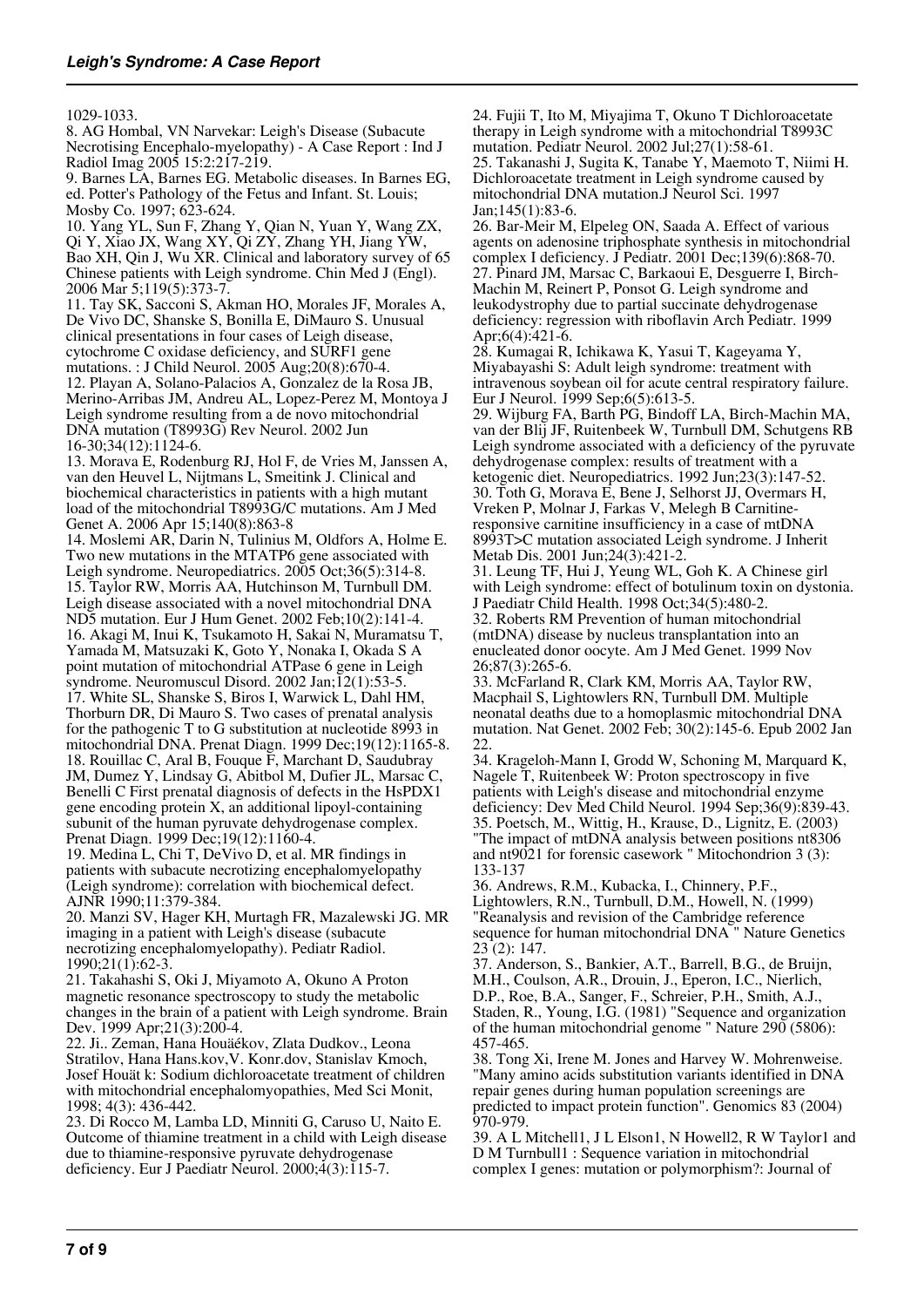Medical Genetics 2006;43:175-179

40. A Green, ACP Broadsheet 120: January 1989. Guide to diagnosis of inborn errors of metabolism in district general hospitals: J Clin Pathol. 1989 January; 42(1): 84-91.

41. F.P. Bernier, MD FCCMG, A. Boneh, MD PhD, X. Dennett, PhD, C.W. Chow, MD FRCPA, M.A. Cleary, MBChB and D.R. Thorburn, PhD: Diagnostic criteria for respiratory chain disorders in adults and children: Neurology 2002;59:1406-1411